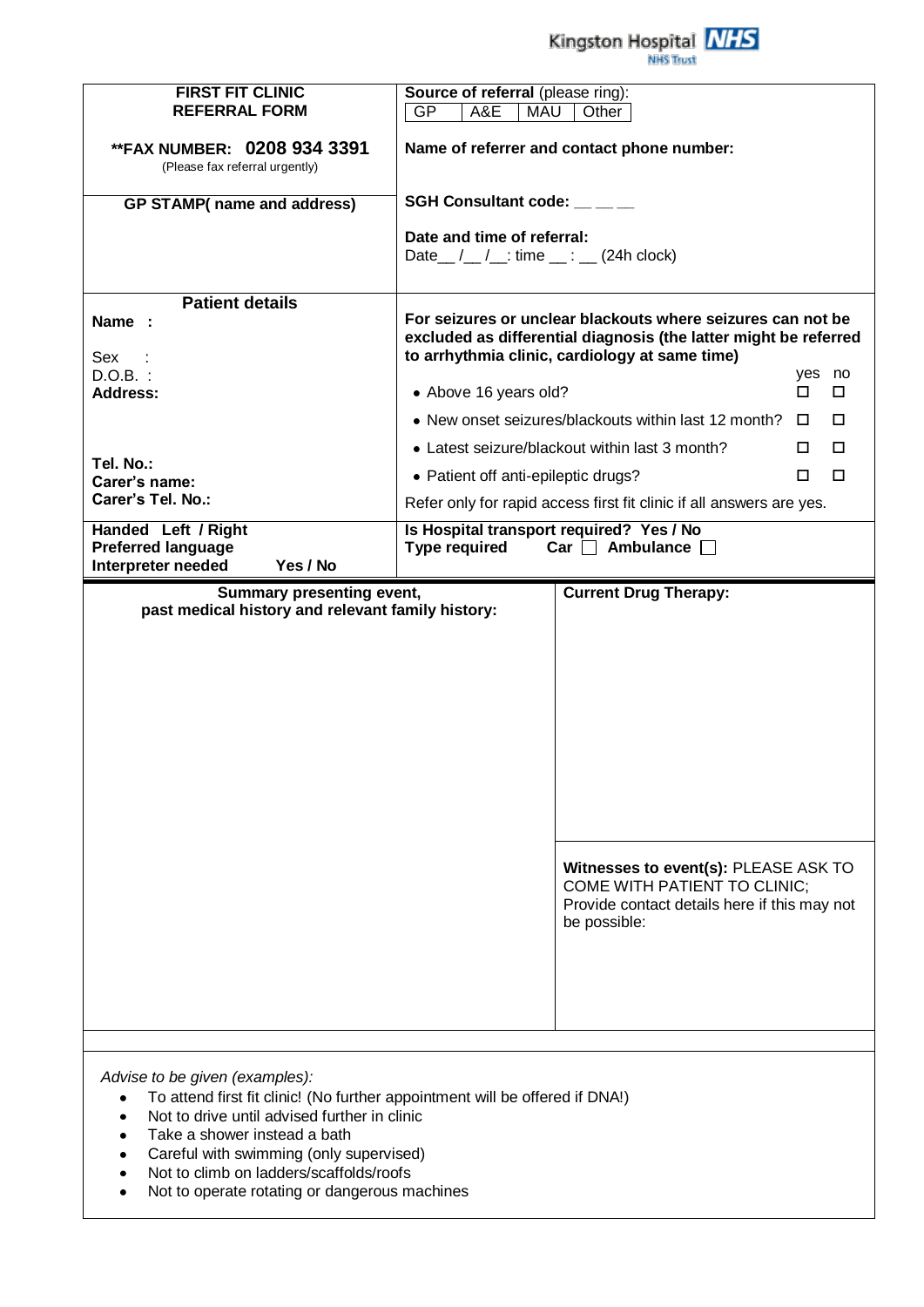

# **Information Sheet for suspected first seizure/new epilepsy**

You have been given this information sheet because your doctor suspects that you may have had a seizure, or developed epilepsy. The diagnosis of a seizure or epilepsy is not always straightforward, so you will be referred to a specialist epilepsy clinic for a further assessment and advice, and will be offered the next available new patient appointment. You will be given more information and a detailed explanation when you come to the clinic, but in the meantime, even if you have already been started on treatment, there are some safety precautions listed below that are advisable, while you might be at risk of further attacks.

# **Safety**

Avoid circumstances where a seizure could have serious consequences e.g.

- Riding a bicycle, especially in traffic/without a helmet.
- working on ladders, roofs or scaffolding;
- being by an unguarded open fire/flame
- swimming alone (inform the pool attendant and/or have a friend with you)
- Taking a bath a shower is preferable, or bath in shallow water, with the door unlocked and someone else in the house
- Standing too close to the edge of tube/train platforms or road pavements
- Operating potentially dangerous machinery e.g. chain saw, manufacturing equipment

**Driving** is a special case and if you hold a driving license you **must not drive** at all at least until you have been seen in the clinic. Unless another treatable cause of your attack(s) is found, you are required by law to inform the DVLA, and will not be allowed to drive for at least 6 months, and more commonly 1 year from your most recent seizure. Failure to inform the DVLA is a criminal offence, and you can be fined up to £1000. DVLA Telephone: 0300 790 6806

[www.direct.gov.uk/en/Motoring/DriverLicensing/MedicalRulesForDrivers](http://www.direct.gov.uk/en/Motoring/DriverLicensing/MedicalRulesForDrivers)

# **First Aid During A Seizure**

Most seizures will stop on their own after a few minutes, and no emergency action is needed. It is often a good idea to make sure you friends/family knows what to do in case you have another attack:

Do Summon help if you are alone

Cushion the head

Remove sharp, hot or hard objects from the patients surroundings

Only move patient if they are in a dangerous place (e.g. at top of stairs or in the road)

Do not put anything in the mouth (there is **no** danger of swallowing the tongue)

Do not restrain the convulsive movements

Do not leave until they have recovered

After a seizure roll the patient onto their left side, and if breathing is still laboured check nothing is blocking the throat (e.g. dentures)

When you have recovered, if you don't already have a treatment plan, inform your GP that another attack has occurred and seek advice on what to do next.

# **Call an ambulance if**

the seizure lasts longer than usual for that patient, or more than 5 minutes if this is not known